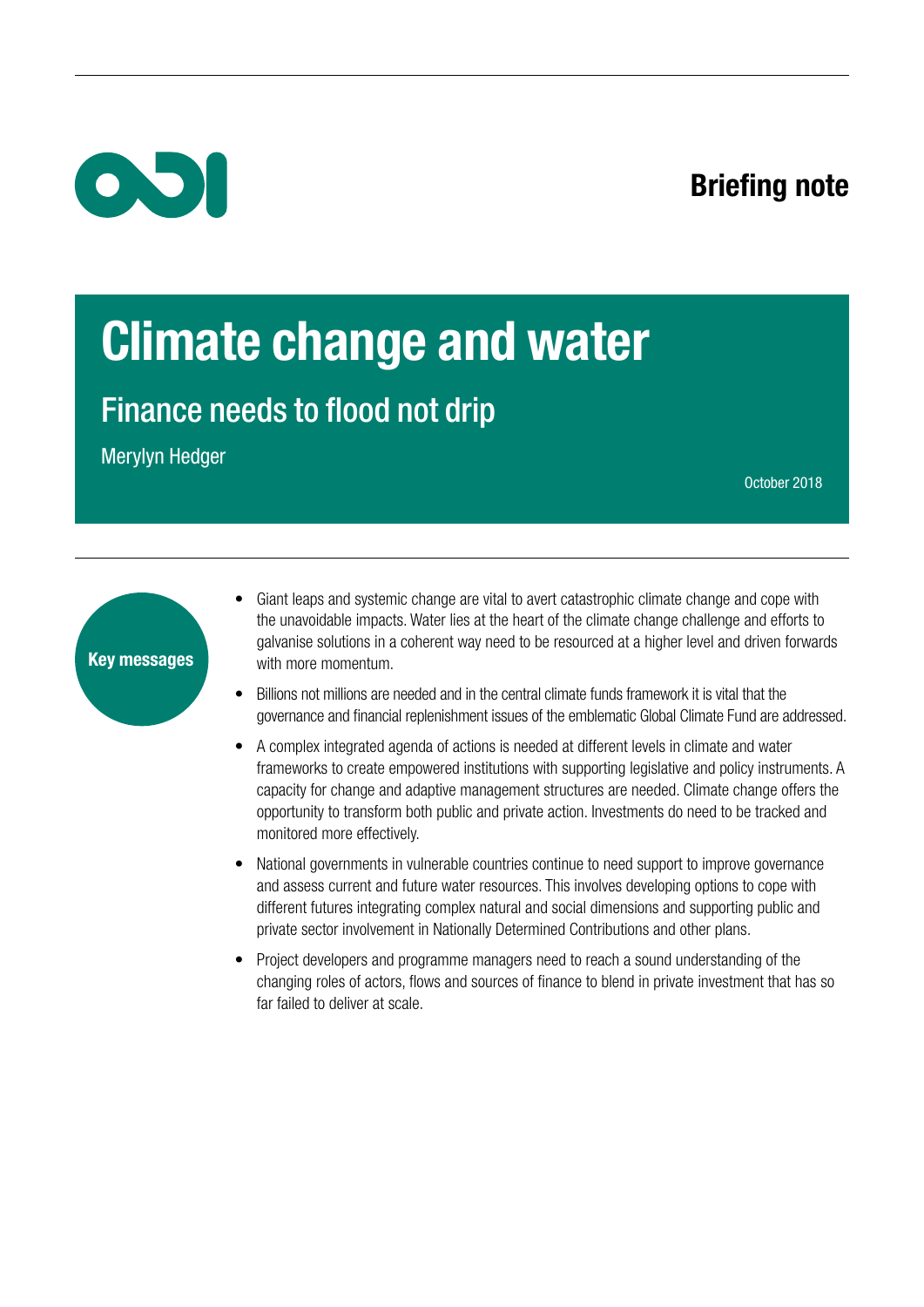#### **Context**

Prepared by individual countries ahead of the United Nations (UN) Climate Change Conference in Paris in 2015, Nationally Determined Contributions (NDCs) are a powerful framework for setting out national climate action priorities. Ongoing revisions to NDCs guide national strategies to address the challenges of climate change, with climateresilient infrastructure – and water – key to the success of these efforts.<sup>1</sup>

Under Sustainable Development Goal (SDG) 6, governments have committed to deliver drinking water and sanitation to the 2 billion of the world's population who lack access to safely managed drinking water and the 4.5 billion who are without sanitation services by 2030. The impacts of climate change on water add further burden to the unfinished development agenda on water, sanitation and hygiene (WASH), however, and sit at the crux of many adaptation challenges. Research from the Inter-Governmental Panel on Climate Change (IPCC) shows that global water problems have been exacerbated by climate change – unsustainable levels of water are being extracted from many

of the world's fresh water ecosystems and water security is recognised as a major global risk (IPCC, 2018).

The Green Climate Fund is the principal mechanism for the mobilisation of climate funds and one of the financial backbones of the Paris Agreement, yet its future has been in jeopardy (Darby and Mathiesen, 2018), and there are considerable uncertainties about how the necessary increased investments to achieve SDG6 are to be funded.

This research analysed the NDCs of developing countries (see Box 1 below) and assessed flows of climate funds and emerging changes in private investment frameworks to inform key actions for the international community at this critical time.

#### The challenges

In the UN Framework Convention on Climate Change (UNFCCC) Secretariat's own synthesis of NDCs – which captures the submissions of 161 parties – water emerges as the leading sector for adaptation action and is emphasised by 137 non-Annex I countries. Floods are raised by more than 80 countries and droughts by more than

#### Box 1 The significance of the term 'developing countries' in the climate convention (UNFCCC) and Paris Agreement

When the Rio treaty was agreed in 1992, countries were broadly grouped into 'developed' and 'developing' countries. Clear obligations were placed in Article 4 on developed countries (listed in an Annex) to support developing countries (known as non-Annex 1) with finance and technology transfer to enable them to fulfil their obligations to protect the climate system and to adapt to climate change. This distinction, routed in the principle of 'common but differentiated responsibilities' has broadly been maintained despite changes in economic development on the grounds that there are historic responsibilities for atmospheric concentrations of greenhouse gases. So the Paris Agreement agreed in 2015 uses the terms 'developed' and 'developing' countries. However, this is now an ongoing contested issue by countries, notably the United States.

**See:** 

Rio Convention ([https://unfccc.int/sites/default/files/conveng.pdf\)](https://unfccc.int/sites/default/files/conveng.pdf)

Paris Agreement [\(http://unfccc.int/files/meetings/paris\\_nov\\_2015/application/pdf/cop\\_auv\\_](http://unfccc.int/files/meetings/paris_nov_2015/application/pdf/cop_auv_template_4b_new__1.pdf) [template\\_4b\\_new\\_\\_1.pdf\)](http://unfccc.int/files/meetings/paris_nov_2015/application/pdf/cop_auv_template_4b_new__1.pdf)

<sup>1</sup> National Adaptation Plans (NAPs) are also being prepared in some countries but these are less instrumental to the implementation of the Paris Agreement.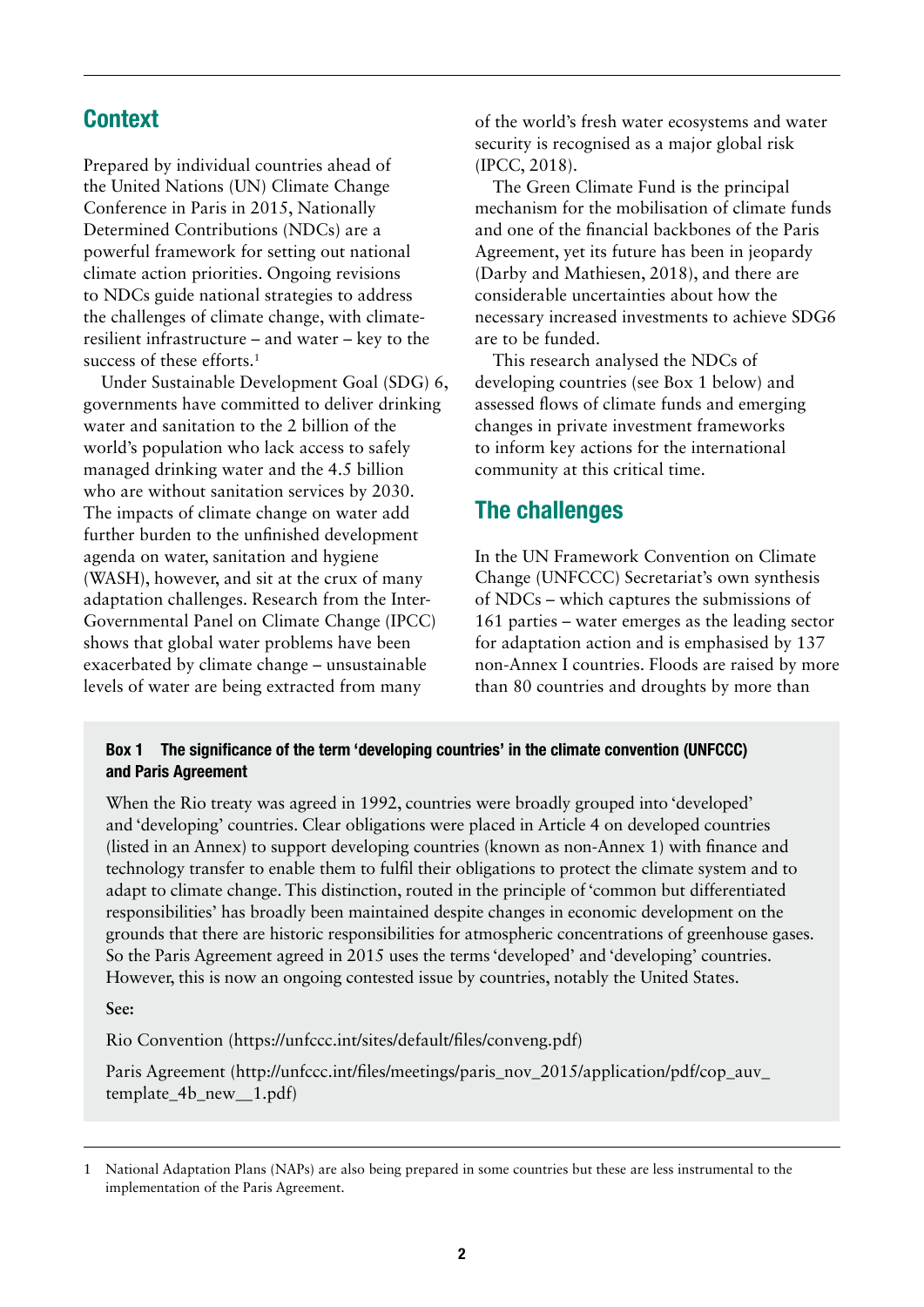70, coastal erosion by over 20 countries and saltwater intrusion by over 20. Also mentioned are decreased precipitation and/or changes in precipitation timing by over 40 countries, and increased precipitation intensity by over 30 countries (UNFCCC, 2016). For non-Annex I countries that cover adaptation in their NDCs, water is the priority sector for action.

Proposed actions in the NDC reports include: hard infrastructure and protection measures; conservation measures; groundwater and waste water management, risk assessment and precaution; and institutions, policy and regulations. But every country is different and requires its own package of water actions, and countries classify actions in varying ways depending on their approaches to national planning.

It is clear that action agendas to tackle these problems need specific finance, technology and capacity-building. A survey conducted for the Global Water Partnership (GWP) (Hedger, 2018) of 80 non-Annex 1 countries' NDCs found that whilst two-thirds of countries outline a general portfolio of projects in their NDCs, only one in ten cite what could be called a detailed project proposal, and these originated either from domestic water planning processes or had emerged from previous climate funding proposals. Very limited costing exercises have been undertaken so far, and generating a pipeline of projects fit for funding is also challenging (Hedger and Nakhooda, 2015, OECD 2015 and Blended Finance Taskforce 2018).<sup>2</sup> Additional challenges have been identified in terms of a lack of high quality data and analysis, limited technical expertise, inadequate stakeholder commitment, and engagement of political leadership across government with many ministries involved (IPMV, 2016). The survey for GWP revealed that over 80% of countries asked for support to implement their adaptation actions.

#### Costs of investments

Studies at both national level and at international level show that that much climate spending in countries is domestically financed from national budgets (Bird, 2014) . Unsurprisingly, spending in least developed countries (LDCs) is often concentrated on adaptation-related efforts, given the overarching development needs within these countries and their relatively low levels for gross domestic product (GDP) (Bird, 2016).

As part of the Paris Agreement there was renewed commitment to deliver resources (finance, technology and capacity-building) to developing countries to enable them to implement the adaptation actions outlined in their respective NDCs. As a first step, (as part of the Paris Agreement) developed countries have committed to deliver \$100 billion from both public and private sources annually between 2020 and 2025, however there is no agreed formula as to how much of this sum individual developed countries should provide, or indeed what the combination of public and private finance should be. Overall, it is widely recognised that an historic scaling-up of financing flows will be required for countries to deliver their infrastructure requirements (NCE, 2016 and NCE, 2018) and for progress to be made on the SDGs.3

Accurate figures on the costs of addressing the impacts of climate change on the water sector are not available, due to uncertainty about the impacts, what technologies will be used where and when, and the consequent interaction of interventions in ecosystems (see UNEP (2016) for an analysis of these issues). There is great variation in climate models on the impacts on rainfall and seasonality and many countries do not have accurate assessments about current water resources. The situation is further complicated by gaps in existing services

<sup>2</sup> And see also the discussions on and reports to Long Term Finance workshops held at the UNFCCC Bonn intersessional May 2018 (https://unfccc.int/topics/climate-finance/events-meetings/ltf-meetings/long-term-climate-finance-events-in-2018#eq-2tps://unfccc.int/topics/climate-finance/the-big-picture/climate-finance-in-the-negotiations)

<sup>3</sup> See the UN Secretary General's Remarks on Climate Change 18-09-18 [\(www.un.org/sg/en/content/sg/statement/](https://www.un.org/sg/en/content/sg/statement/2018-09-10/secretary-generals-remarks-climate-change-delivered) [2018-09-10/secretary-generals-remarks-climate-change-delivered](https://www.un.org/sg/en/content/sg/statement/2018-09-10/secretary-generals-remarks-climate-change-delivered)) and the High Level Ministerial Statement of HLPF 2018 ([www.un.org/ga/search/view\\_doc.asp?symbol=E/HLS/2018/1&Lang=E\)](http://www.un.org/ga/search/view_doc.asp?symbol=E/HLS/2018/1&Lang=E)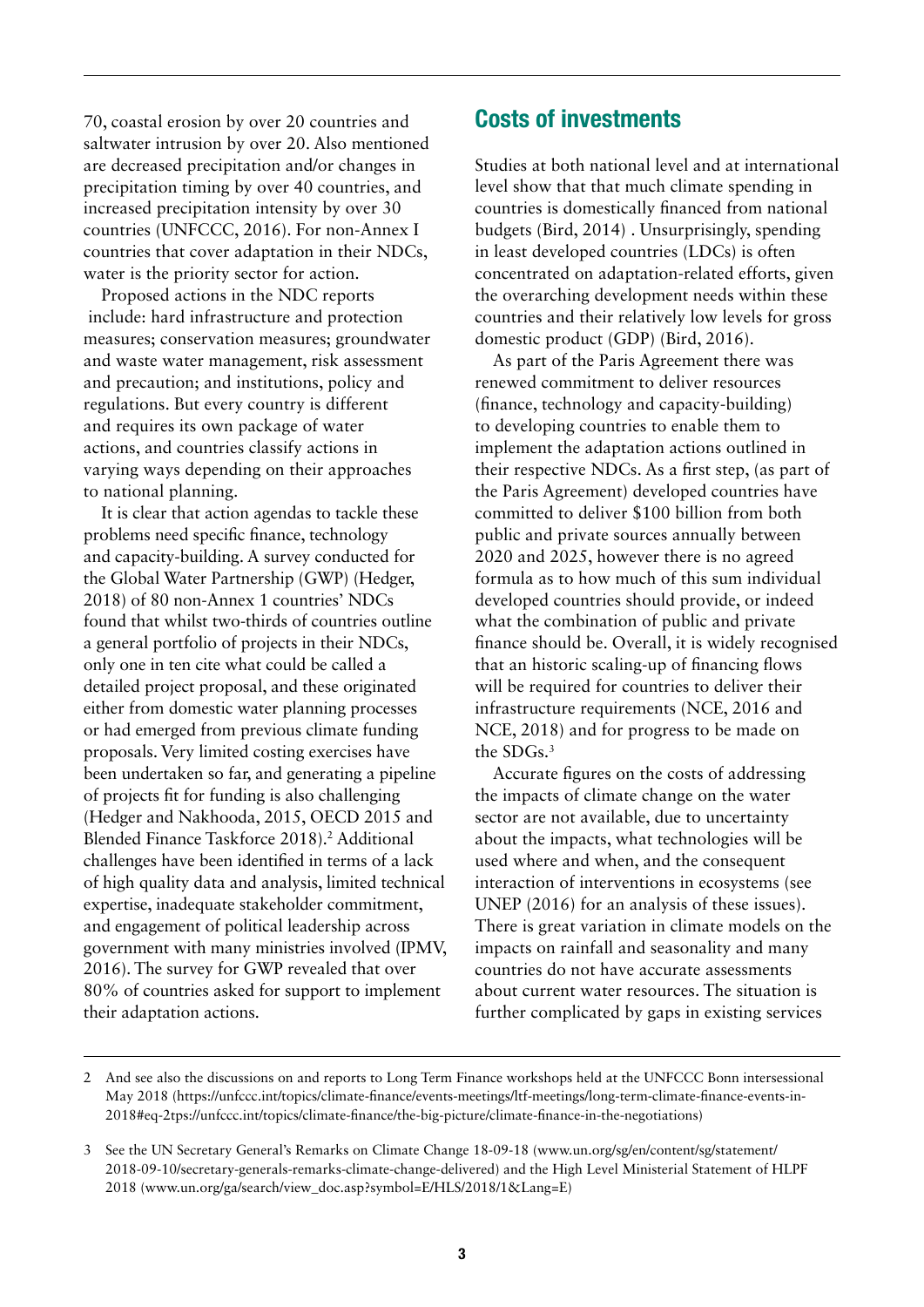and provision – the 'adaptation deficit' – which need to be addressed before climate change is factored in (Burton, 2004). The headline story is that billions are required each year according to various assessments:

- **•** For SDG 6.1 and 6.2 on WASH to be met by 2030, it has been calculated that existing annual investments need to increase threefold to \$114 billion. Yet these estimates do not factor in the impact of climate change (Hutton and Varughrese, 2016). It is widely recognised that existing infrastructure needs to be made resilient to the impacts of climate change and all planned new investments must allow for resilience, which will add to costs.
- **•** Overall annual costs for adaptation to climate change in all sectors have been variously estimated, with one of the most recent estimates being between \$140 billion to \$300 billion by 2030 (UNEP, 2016).
- **•** The World Bank (2016) has applied a particular approach to estimate the cost of the impacts of climate change on economic growth, which suggests that as much as 6% of GDP will be lost by 2050 as a result of water-

related losses in agriculture, health, income and property.

**•** More recent work on water insecurity has estimated that global economic losses from inadequate water supply and sanitation could amount to \$260 billion per year and the global economic cost of water insecurity to existing irrigators could amount to \$94 billion per year (OECD, 2017).

#### Responses to date

There are a number of dedicated climate funds that have specific responsibilities to focus on climate change projects, taking risks and providing innovation (Nakhooda and Norman 2014). The Green Climate Fund (GCF) was intended as the key conduit of climate financing since its conception in Cancun in 2010, but it has taken several years to become fully operational. In 2017, it provided a significant funding boost within the framework of the dedicated multilateral climate funds for the water sector. Looking at the data for the funds in aggregate (see Figure 1) its importance is clear: between 2006 and 2017 a total of \$1.6 billion



Figure 1 Water-related approved spending by fund (2006–2017)

*Note: excludes electricity-generating related projects but includes a small number (c30) of projects relating to energy use for irrigation, etc.*

*Source: Hedger and Patel (2018) from Climate Funds Update 2017.*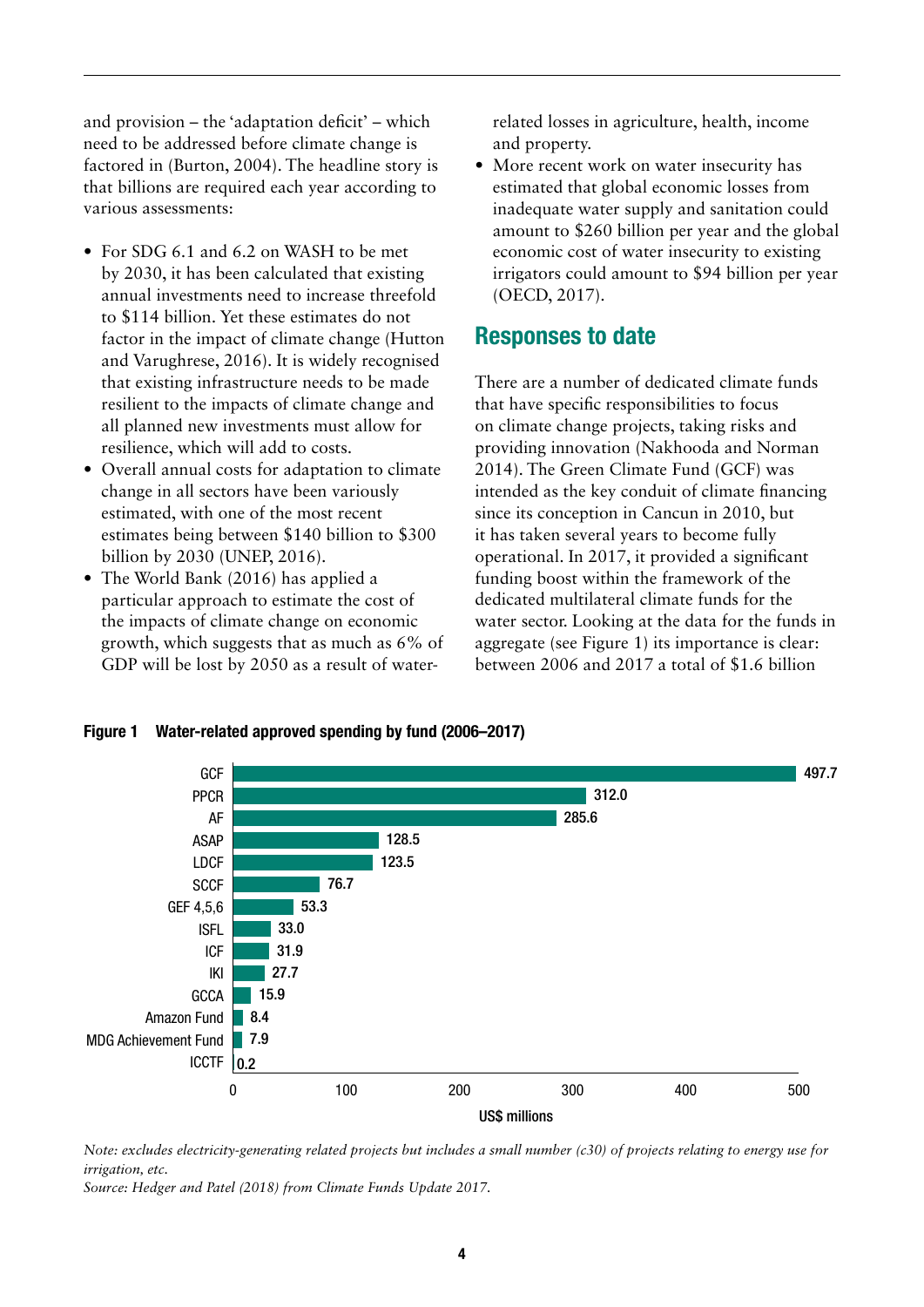was allocated to 187 water projects, of which 153 were focused on adaptation.4 Two-thirds went through the UNFCCC climate funds, (GCF, the Global Environment Facility (GEF), the Least Developed Countries Fund (LDCF), the Special Climate Change Fund (SCCF) and the Adaptation Fund (AF)) and the rest through a variety of funds such as the German International Fund's International Climate Initiative (IKI), the United Kingdom Department for International Development's International Climate Fund (ICF) and principally the Pilot Program on Climate Resilience (PPCR) (one of the World Bank's Climate Investment Funds) (see Figure 1). Significantly on average, projects funded by the GCF were larger (\$39 million) than other funds, for example compared to the replenished AF (\$8 million).

There have been many ongoing problems in terms of the accessibility and flexibility of the GCF's procedures, however. In 2018 a funding gap is looming and whilst a route has now been opened its replenishment process has been deeply contested (WRI, 2018).<sup>5</sup> There have also been issues amongst the GCF Board about what is a climate change project and what is a development project.<sup>6</sup>

In should be noted, however, that there are currently a number of different approaches for classifying water projects in these specific climate funds, depending on how far water management extends into river basins, ecosystems, and coastal protection and what the focus is. Under the GCF classification, water security falls within the results area of 'Increased resilience and health and well-being, and food and water security'. An examination of all the GCF approved projects suggests that around half can be seen as relating to water, but only a small percentage relates to

core water management issues for people. The PPCR, meanwhile, seems to closely link water to agriculture, including sustainable water and land management practices. When links to mitigation are included categorisation is all the more complex and these projects are generally labelled as cross-cutting.

Accounting for expenditure on climate related water projects is complex as other databases include a wider range of flows. The Multilateral Development Banks (MDBs) expenditure covers their own accounts and managed external resources: for 2016 it was reported that adaptation constituted 26% (\$7.4 billion) of their total climate spend of which \$2.6 billion (35%) was spent on water and waste-water systems, some 13% of the total on climate (MDBs 2017). Other water-related sectors included agricultural and ecological resources, crop and food production and coastal and riverine expenditure. The OECD DAC database on ODA shows that water supply and sanitation received \$3.2 billion in 2016 of climate-related development finance, (14%). Again this database covers a wider range of funds – bilateral as well as multilateral.7 The main point however is that spending on water projects is a small proportion of total climate finance flows in all databases and tracking spending is challenging (Watson, 2016).

The coding systems that do exist do not facilitate analysis of beneficiaries, so it is hard to ascertain who will be provided with greater water security and who may lose out. A focus on projects and the lack of an integrated river basin management approach could also cause issues further down the line, as many water investments occur in isolation without taking the whole basin into account. Furthermore, investments do not systematically account for water allocation

4 See Climate Funds Update (CFU) [\(www.climatefundsupdate.org](http://www.climatefundsupdate.org)) to unpack spending by project type and source.

<sup>5</sup> The US has already withdrawn funding and the new Australian Government has also now said it will not provide further funding ([www.climatechangenews.com/2018/10/08/australia-wont-give-money-green-climate-fund-says-pm/\)](http://www.climatechangenews.com/2018/10/08/australia-wont-give-money-green-climate-fund-says-pm/).

<sup>6</sup> This disagreement relates to the long-running issue of additionality – climate finance is viewed by donors as directed to the 'extra' costs of development which are not covered by official development assistance ([www.devex.com/news/](https://www.devex.com/news/devexplains-green-climate-funds-91802) [devexplains-green-climate-funds-91802](https://www.devex.com/news/devexplains-green-climate-funds-91802).).

<sup>7</sup> [https://public.tableau.com/views/Climate-relateddevelopmentfinance/CRDF-Donor?:](https://public.tableau.com/views/Climate-relateddevelopmentfinance/CRDF-Donor?)embed=y&:display\_ count=no&%3AshowVizHome=no%20#3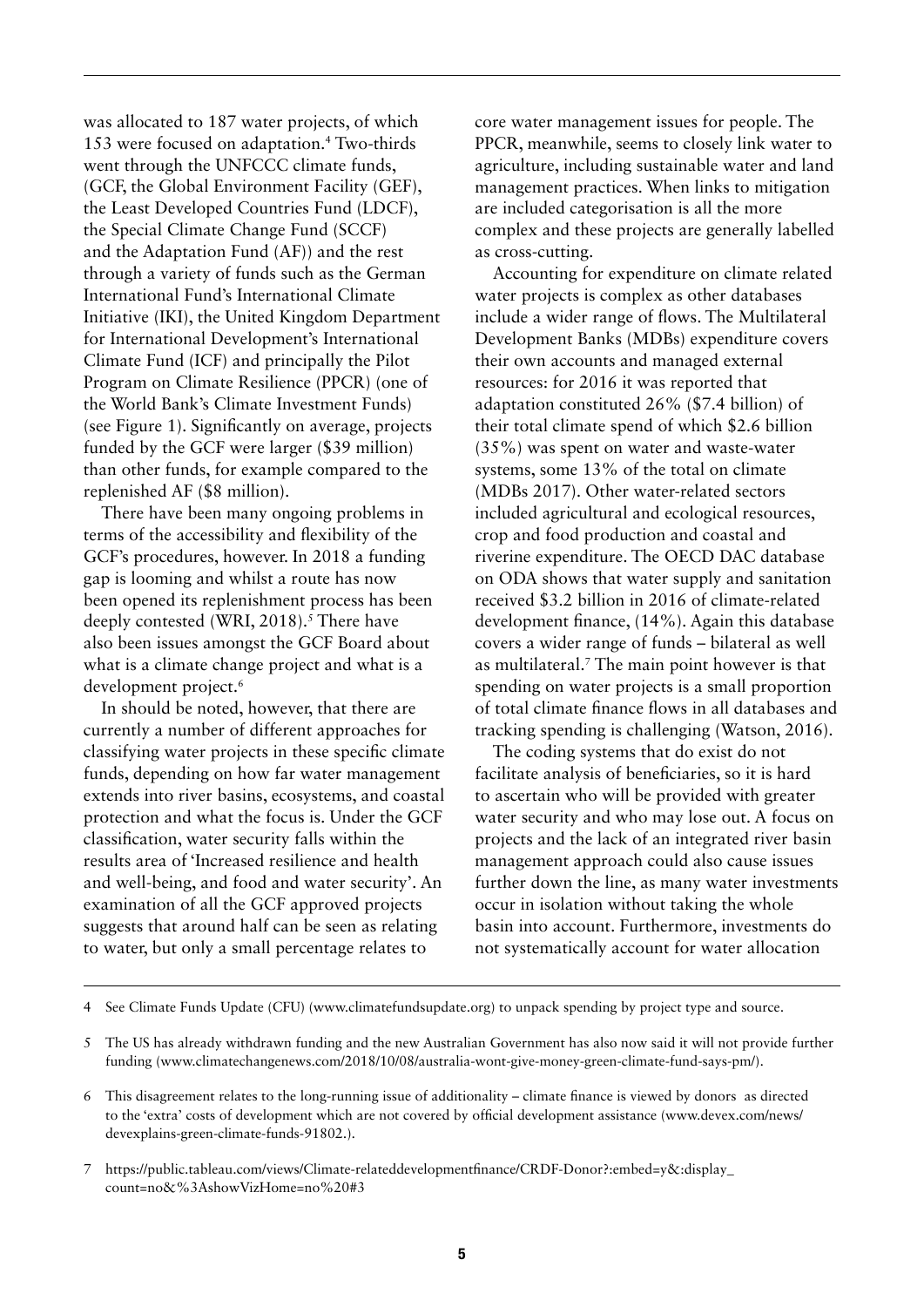issues or the needs of freshwater ecosystems. Given these challenges, there is a definite need for more refined monitoring systems with a coherent methodology to ensure spending can be tracked precisely across all sources of finance.

#### The role of the private sector

The broader infrastructure agenda, in which the water sector is a crucial part, has been attracting more attention (NCE, 2016). The New Climate Economy Commission (NCE) has now highlighted the opportunities for a new growth story based on massive investments in sustainable infrastructure including 'wise water management' if the opportunities are taken in the next 10–15 years (NCE, 2018). The private sector is increasingly engaged, although apart from within the insurance sector, this is largely limited to assessments of the impacts of climate change on the production and supply systems of consumables, as well as the potential for investment in remodelling infrastructure and in the emerging economies such as Brazil. The private sector is not targeting LDCs or core SDG-type needs.

Despite the favourable investment climate in global capital markets, access to long-term finance remains constrained for some infrastructure projects, particular those in developing countries (OECD, 2017). Of \$2.6 trillion total infrastructure financing from the private sector between 2010 and 2016, the vast majority has been invested in the energy sector and much less has been invested in water (ibid.).

The private sector recognises opportunities for investment in water infrastructure, but not principally in the poorest countries where vulnerability to climate change is most acute. The private sector has not favoured the water sector due to uncertainties regarding revenues and the potential for political interference, and instead, water has traditionally relied on the 'three Ts': tariffs, taxation and transfers (grants) (World Water Council and OECD, 2015).

Particular constraints to increasing private sector involvement in the water sector include policy uncertainty, the sector's normal shortterm operating mode and the lack of clear

technological packages suitable for investment (Buchner, 2016). Overall, there seems to be a lack of clearly defined products and viable investment opportunities related to climate adaptation and resilience, as well as knowledge gaps about how to incorporate climate change risks into investment or financing decision-making. There are also concerns about variability in funding flows and uncertainties on investments (CPI, 2014; ). Countries that have the greatest need for investment are often perceived as risky and as having governance issues. Low-income countries often lack the institutional framework, administrative capacity or political stability to implement appropriate macro-economic policies or adaptation strategies (IMF, 2017).

Blended finance that uses a range of instruments and mechanisms to improve the risk profile of investments and leverage contributions from different sources offers a promising approach to bridge the financing gap in developing countries and support the 2030 Agenda. By using public or private funds, including concessional tools, blended finance offers the potential to mobilise additional capital flows to emerging and frontier markets and attract new sources of funding to address the biggest global challenges (OECD, 2018). It could improve access to finance and lower the costs of investment for infrastructure and affordability of services, particularly for the poor (OECD, 2017a). It remains to be seen whether such a financing approach will help low-income countries, however, as it has been estimated that only \$2.9 billion (3.6% of the private finance mobilised using blended finance in 2012–15) flowed to low-income countries, which represents \$728 million per annum (Attridge, 2018).

#### Conclusions and next steps

Although established systems of climate finance such as the GCF exist, they have provided limited support for water projects to date, with millions of dollars delivered where billions are needed.

To ensure that developing countries deliver on their commitments under the NDCs and meet SDG 6, an integrated agenda of action is needed.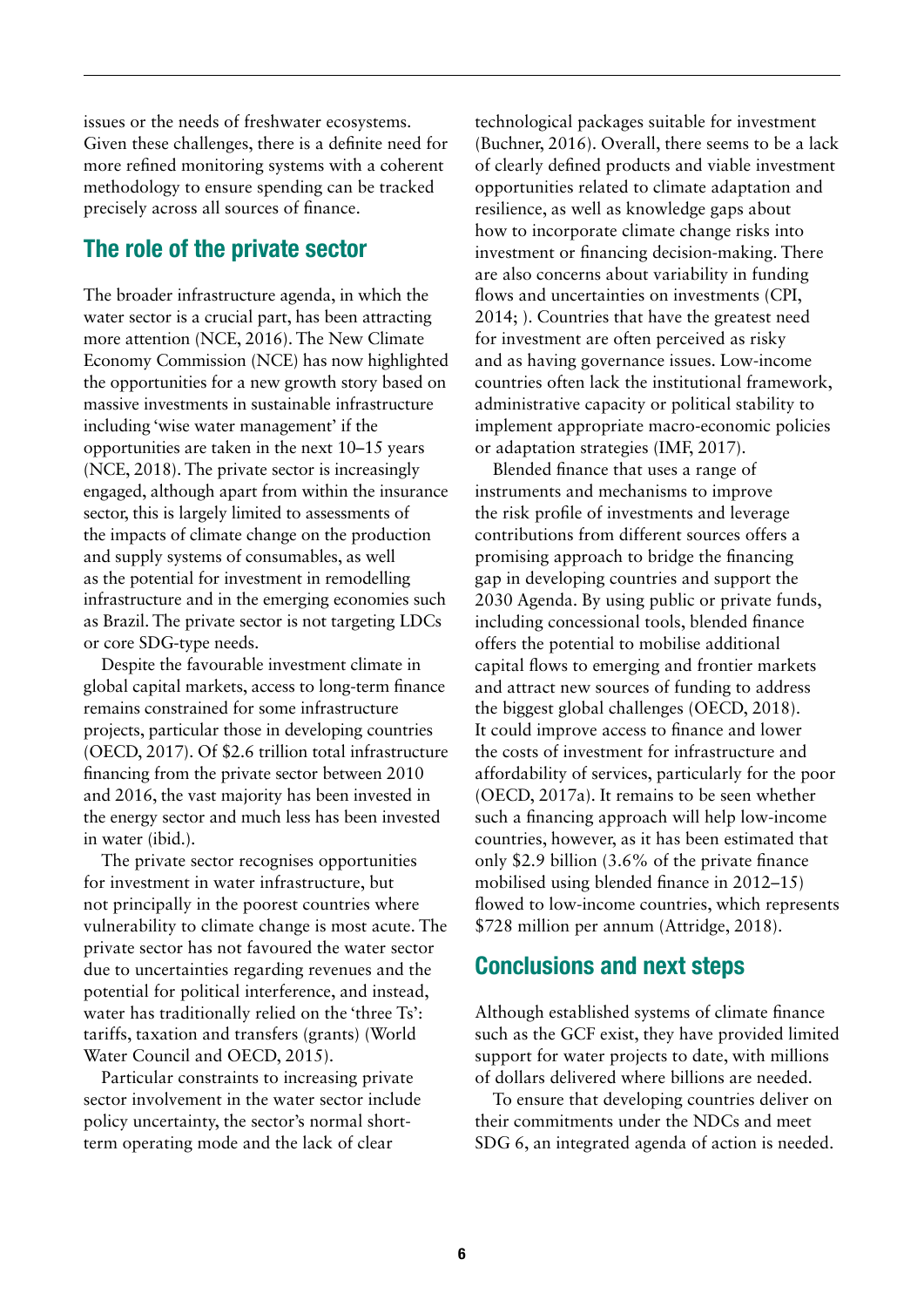#### The GCF

**It is critical that the GCF Board resolves all issues with its decision-making process and gets the replenishment drive back on track.**  The GCF is an important symbol of the implementation of the Paris Agreement. Water needs to have a higher priority within the fund, with more support given to projects that have clear assessments of water resources at basin scale, that account for the impacts of climate change on different users, and that plan for uncertainties.

#### National-level issues

**Countries must decide what their water adaptation needs are and turn their NDCs into concrete action plans and project proposals.**  National governments must frame complicated implementation programmes that integrate domestic spend with secure external financial and technical support. Many developing countries and their national and local governments often do not know what makes a project attractive to investors – capacity-building is needed to understand existing water resources and how climate change will impact these, as well as to help countries in project development phases to design climateresilient infrastructure projects that appeal to funders. Regulatory frameworks are needed to create stronger incentives for investment.

To access funds for NDC implementation requires support itself. This circular process has been formalised as giving support for 'readiness' and efforts by the GCF, GIZ, UNDP and the NDC Partnership still need to be accentuated.

#### International-level issues

**Coordination is needed at all levels to implement water-related actions in NDCs, the SDGs and other relevant investment plans, and mechanisms** 

#### **are needed to mediate between water and climate frameworks.**

There is evidence of change at geopolitical level. Water is often included in broader adaptation projects, so the potential exists to work with a broader community of partners involved in agriculture, disaster risk reduction and health. Integrated, holistic approaches fit the agendas of the GEF and the GCF, while resilience features in all four major post-2015 frameworks on development disasters and humanitarian issues. 8

Greater institutional incentives are needed to reinforce coherence on resilience, however, particularly among UN agencies and national governments (Peters and Tanner, 2016). There is concern within the water community that water is not central to the UNFCCC, despite climate change having a fundamental impact on the global water cycle (OECD, 2017b). Many discussions on water take place at World Water Week and the World Water Forum, but ongoing outcomes from these are not always evident and opportunities or developments emerging from these platforms need to be used in a more focused way to affect change and create linkages across the water world<sup>9</sup> and to link to the climate community. Much momentum for the Paris Agreement derived from parallel discussions to the UNFCCC, such as the G7, G20 and the Cartagena Dialogue. Linking mechanisms are needed between the different frameworks.

#### Financial issues

#### **Strategies need to be identified that help deliver blended finance, particularly to the poorest and most vulnerable countries.**

New opportunities are opening up with the private sector as it takes the issue of green finance and sustainable development become central to global financial stability.10 There are encouraging signs that national and international financial systems and actors are beginning to recognise climate change as

<sup>8</sup> These four frameworks are: Sendai Framework for Disaster Risk Reduction (Sendai Framework), the United Nations Sustainable Development Goals (SDGs), the Paris Agreement on Climate Change (the Paris Agreement) and the World Humanitarian Summit framework (WHS).

<sup>9</sup> See [alliance4water.org](http://alliance4water.org).

<sup>10</sup> See the Taskforce on Climate-Related Financial Disclosures report and the GARI's An Investor Guide to Physical Climate Risk and Resilience.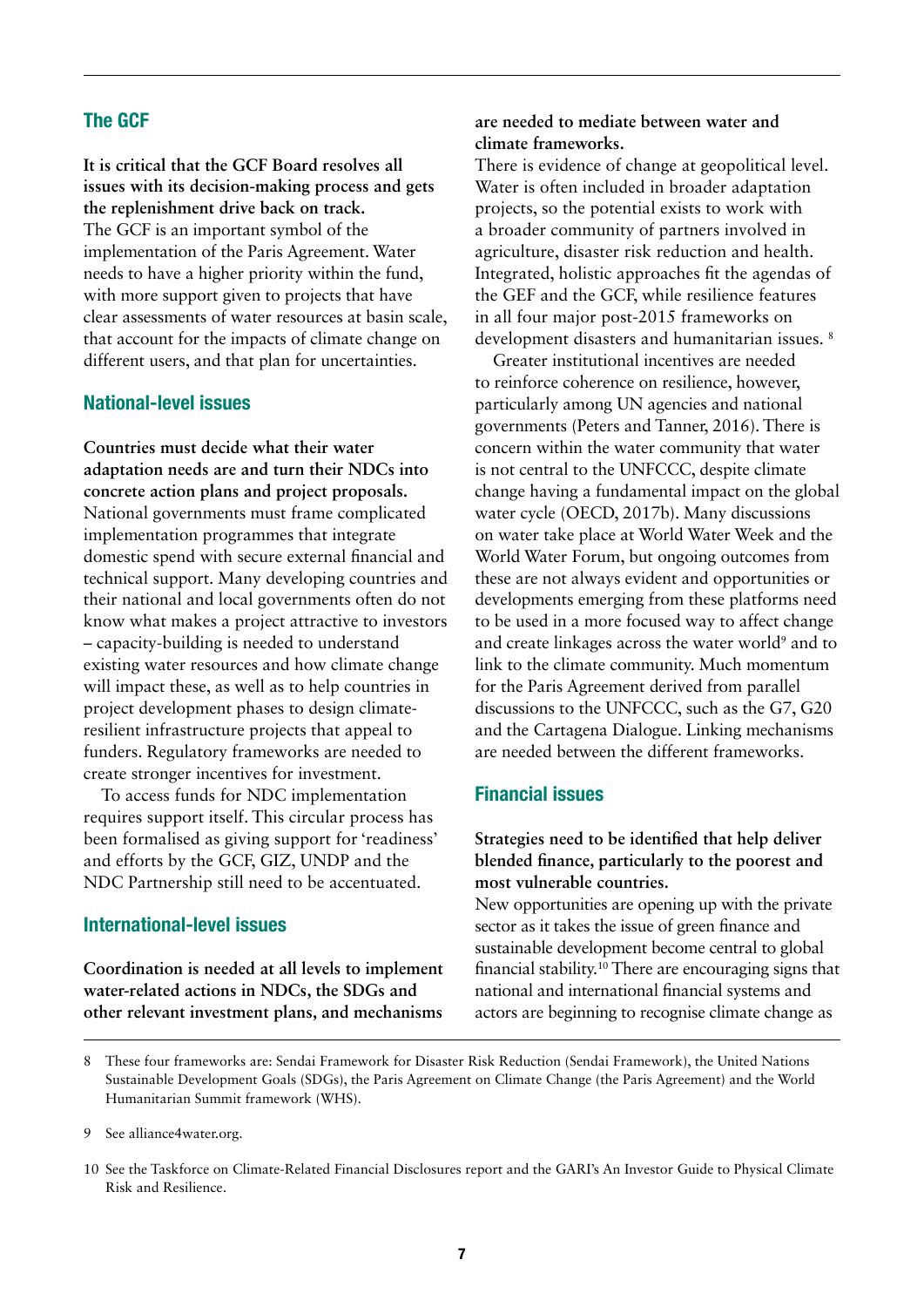a core issue that affects risks and opportunities. But much more needs to be done to get climate change into core pillars of the financial system such as credit risk rating, risk assessment and valuation.

It is vital to reach a sound understanding of the changing roles of actors, flows and sources of finance to scale up private investment. In addition more attention needs to be given to better understand the range of infrastructure required and the contexts in which it will operate for funding packages to be effectively planned, implemented and tracked.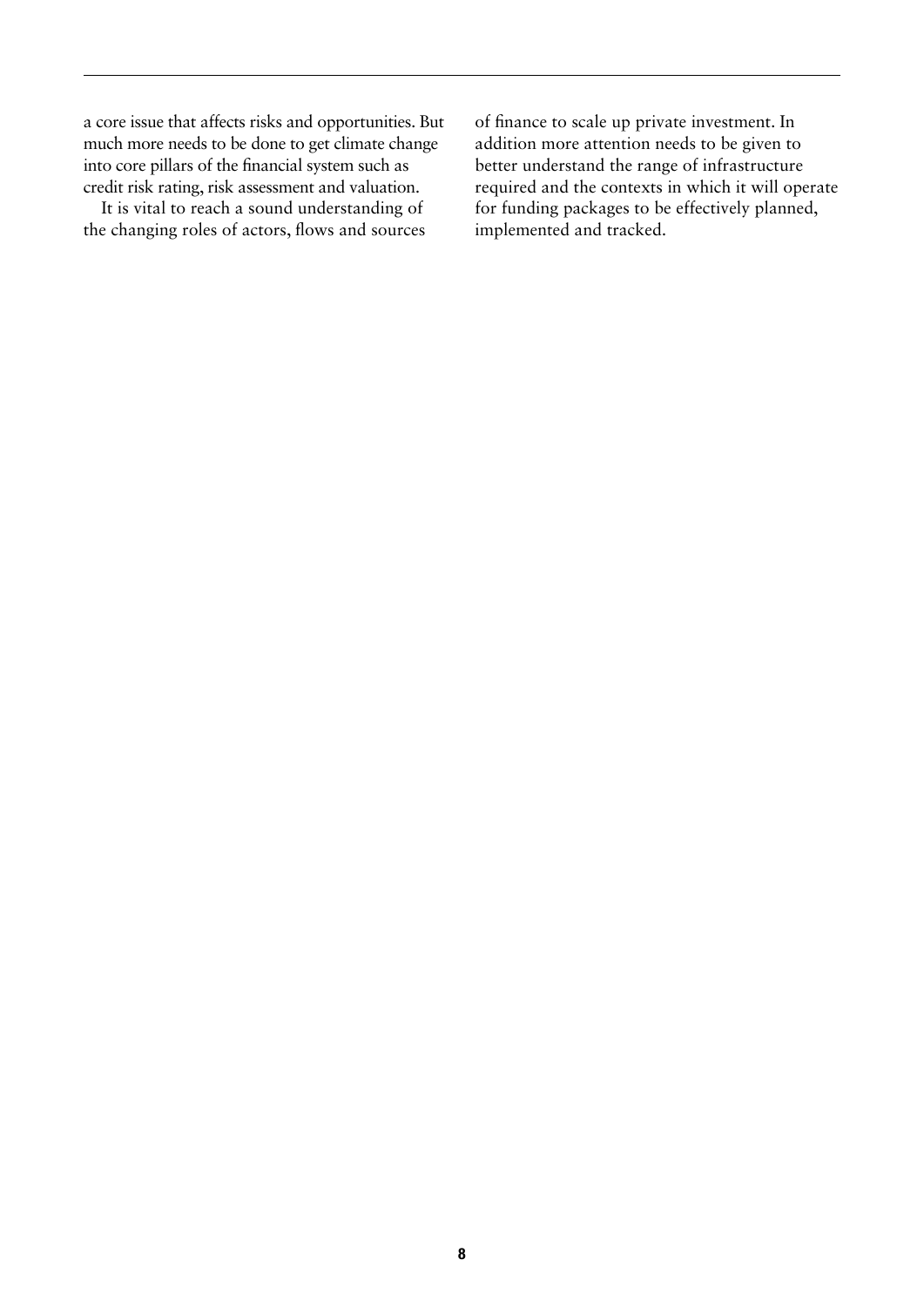## References

- Attridge, S. (2018) *Can blended finance work for the poorest countries?* ODI Insight, June 2018 [\(www.odi.org/comment/10650-can-blended-finance-work-poorest-countries\)](https://www.odi.org/comment/10650-can-blended-finance-work-poorest-countries)
- Bird, N. (2014) *Fair share: climate finance to vulnerable countries'.* London: ODI [\(www.odi.org/sites/](http://www.odi.org/sites/odi.org.uk/files/odi-assets/publications-opinion-files/9164.pdf) [odi.org.uk/files/odi-assets/publications-opinion-files/9164.pdf](http://www.odi.org/sites/odi.org.uk/files/odi-assets/publications-opinion-files/9164.pdf))
- Bird, N., Asante, F., Bawakyillenuo, S., Canales Trujillo, N., Eshetu, Z., Tumushabe, G., Yanda, P., Norman, M., Addoquaye Tagoe, C., Amsalu, A., and Ashiabi, N., Mushi, D., Muhmuza, T., Kateka, A., and Simane, B. (2016) *Public spending on climate change in Africa*. London: ODI and Accra: Institute of Statistical, Social and Economic Research [\(www.odi.org/sites/odi.org.uk/files/](http://www.odi.org/sites/odi.org.uk/files/resource-documents/11245.pdf) [resource-documents/11245.pdf\)](http://www.odi.org/sites/odi.org.uk/files/resource-documents/11245.pdf)
- Blended Finance Taskforce (2018) *Better Finance, Better World*. London: Business and Sustainable Development Commission [\(http://s3.amazonaws.com/aws-bsdc/BFT\\_BetterFinance\\_final\\_01192018.pdf](http://s3.amazonaws.com/aws-bsdc/BFT_BetterFinance_final_01192018.pdf#asset:614:url) [#asset:614:url\)](http://s3.amazonaws.com/aws-bsdc/BFT_BetterFinance_final_01192018.pdf#asset:614:url)
- Buchner, B. (2016) 'Setting the scene enhancing the understanding of adaptation finance'. Presentation at the World Conference Centre Climate Finance workshop, 18 May, Climate Policy Initiative ([https://unfccc.int/files/cooperation\\_support/financial\\_mechanism/long-term\\_finance/](https://unfccc.int/files/cooperation_support/financial_mechanism/long-term_finance/application/pdf/ltf_may_2016_bbuchner.pdf) [application/pdf/ltf\\_may\\_2016\\_bbuchner.pdf](https://unfccc.int/files/cooperation_support/financial_mechanism/long-term_finance/application/pdf/ltf_may_2016_bbuchner.pdf))
- Burton, I. (2004) *Climate change and the the Adaptation Deficit.* Occasional Paper 1. Adaptation and Impacts Research Group (AIRG), Environment Canada ([http://publications.gc.ca/collections/](http://publications.gc.ca/collections/collection_2012/ec/En57-41-1-2004-eng.pdf) [collection\\_2012/ec/En57-41-1-2004-eng.pdf](http://publications.gc.ca/collections/collection_2012/ec/En57-41-1-2004-eng.pdf))
- CPI Climate Policy Initiative (2014) *The Global Innovation Lab for Climate Finance: Phase 2 Instrument and Synthesis Reports*. Global Innovation Lab for Climate Finance ([http://climatepolicyinitiative.org/](http://climatepolicyinitiative.org/publication/global-innovation-lab-climate-finance-phase-2-instrument-synthesis-reports/) [publication/global-innovation-lab-climate-finance-phase-2-instrument-synthesis-reports/\)](http://climatepolicyinitiative.org/publication/global-innovation-lab-climate-finance-phase-2-instrument-synthesis-reports/).
- Darby, M. and Mathiesen, K. (2018) 'Crucial global climate fund facing "massive challenges"' Climate Home News, 9 September [\(www.climatechangenews.com/2018/08/09/](http://www.climatechangenews.com/2018/08/09/crucial-global-climate-fund-facing-massive-challenges/) [crucial-global-climate-fund-facing-massive-challenges/](http://www.climatechangenews.com/2018/08/09/crucial-global-climate-fund-facing-massive-challenges/))
- GARI Global Adaptation and Resilience Investment Working Group (2017) *An Investor Guide to Physical Climate Risk and Resilience* [\(http://427mt.com/wp-content/uploads/2017/12/GARI-](http://427mt.com/wp-content/uploads/2017/12/GARI-2017_Investor-Guide_FINAL.pdf)[2017\\_Investor-Guide\\_FINAL.pdf\)](http://427mt.com/wp-content/uploads/2017/12/GARI-2017_Investor-Guide_FINAL.pdf)
- Hedger, M. and Nakhooda, N. (2015) *Finance and Intended National Contributions: enabling implementation*. London: ODI [\(www.odi.org/sites/odi.org.uk/files/odi-assets/publications-opinion](http://www.odi.org/sites/odi.org.uk/files/odi-assets/publications-opinion-files/9909.pdf)[files/9909.pdf](http://www.odi.org/sites/odi.org.uk/files/odi-assets/publications-opinion-files/9909.pdf))
- Hedger, M. (forthcoming) 'Nationally Determined Contributions (NDCs), water and adaptation'. Report to the Global Water Partnership. Stockholm: GWP.
- Hedger, M. and Patel, S. (2018) *Millions being delivered for the water sector but billions are needed.* London: Climate Funds Update ([https://climatefundsupdate.org/2018/02/27/millions-being](https://climatefundsupdate.org/2018/02/27/millions-being-delivered-for-the-water-sector-but-billions-are-needed/)[delivered-for-the-water-sector-but-billions-are-needed/\)](https://climatefundsupdate.org/2018/02/27/millions-being-delivered-for-the-water-sector-but-billions-are-needed/).
- Hutton, G. and Varuhrese, M. (2016) *The costs of meeting the 2030 Sustainable Development targets of drinking water, sanitation and hygiene*. Washington, DC: Water and Sanitation Program, World Bank Group.
- IMF International Monetary Fund (2017) *World economic outlook, seeking sustainable growth: short-term recovery, long-term challenge*s. Washington, DC: IMF.
- IPMV International Partnership on Mitigation (2016) *After Paris: what next for INDCs*. International partnership on Mitigation and MRV. Berlin: New Climate Institute.
- IPCC Inter-Governmental Panel on Climate Change (2018) *Global warming of 1.5°C.*: IPCC [\(http://ipcc.ch/report/sr15/](http://ipcc.ch/report/sr15/))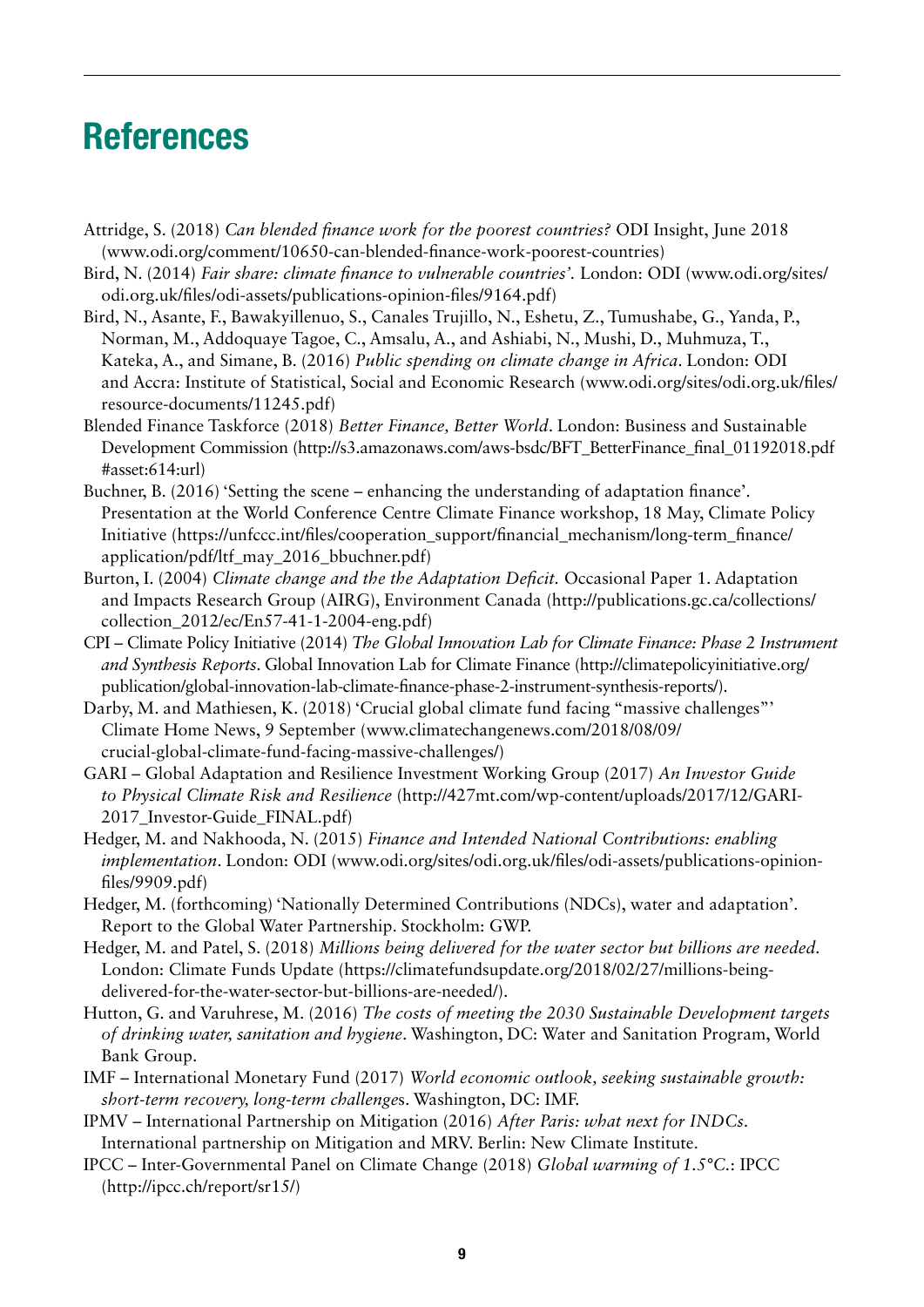MDBs (2018) Joint report on multilateral development banks' climate finance ([https://reliefweb.int/](https://reliefweb.int/sites/reliefweb.int/files/resources/2017-joint-report-on-mdbs-climate-finance.pdf) [sites/reliefweb.int/files/resources/2017-joint-report-on-mdbs-climate-finance.pdf\)](https://reliefweb.int/sites/reliefweb.int/files/resources/2017-joint-report-on-mdbs-climate-finance.pdf)

Nakhooda, S. and Norman, M. (2014) *Climate finance: is it making a difference*? London: ODI [\(www.odi.org/sites/odi.org.uk/files/odi-assets/publications-opinion-files/9359.pdf](https://www.odi.org/sites/odi.org.uk/files/odi-assets/publications-opinion-files/9359.pdf))

- NCE New Climate Economy (2016) *The Sustainable Infrastructure Imperative: Financing for better growth and development.* London: Global Commission on the Economy and Climate
- NCE (2018) *Unlocking the inclusive growth story of the 21st Century*. London: Global Commission on the Economy and Climate
- OECD (2017a) *Investing in climate, investing in growth*. Paris: OECD.
- OECD (2017b) 'Water and climate: from risk management to investment opportunity' in *OECD Observer* 312 (4). Paris: OECD [\(http://oecdobserver.org/news/fullstory.php/aid/5982/Water\\_and\\_](http://oecdobserver.org/news/fullstory.php/aid/5982/Water_and_climate:_From_risk_management_to_investment_opportunity_.html) [climate:\\_From\\_risk\\_management\\_to\\_investment\\_opportunity\\_.html\)](http://oecdobserver.org/news/fullstory.php/aid/5982/Water_and_climate:_From_risk_management_to_investment_opportunity_.html)
- OECD (2018) *OECD DAC blended finance principals: for unlocking commercial finance for the Sustainable Development Goals* [\(www.oecd.org/dac/financing-sustainable-development/development](https://www.oecd.org/dac/financing-sustainable-development/development-finance-topics/OECD-Blended-Finance-Principles.pdf)[finance-topics/OECD-Blended-Finance-Principles.pdf](https://www.oecd.org/dac/financing-sustainable-development/development-finance-topics/OECD-Blended-Finance-Principles.pdf) )
- Peters, K. and Tanner, T. (2016) *Resilience across the post-2015 frameworks: how to create greater coherence.* Briefing Note. London: ODI [\(www.odi.org/sites/odi.org.uk/files/resource](http://www.odi.org/sites/odi.org.uk/files/resource-documents/11006.pdf)[documents/11006.pdf](http://www.odi.org/sites/odi.org.uk/files/resource-documents/11006.pdf))
- TCFD Task Force on Climate Related Financial Disclosures (2017) Final Report [\(www.fsb-tcfd.org/](https://www.fsb-tcfd.org/wp-content/uploads/2017/06/FINAL-TCFD-Report-062817.pdf) [wp-content/uploads/2017/06/FINAL-TCFD-Report-062817.pdf\)](https://www.fsb-tcfd.org/wp-content/uploads/2017/06/FINAL-TCFD-Report-062817.pdf)
- UN Climate Partnerships for the Global South and the UNFCCC (2016) *Catalysing the implementation of NDCs in the context of the 2030 Agenda through South-South Cooperation*. Bonn: UNFCCC [\(https://unfccc.int/files/resource\\_materials/application/pdf/ssc\\_ndc\\_report.pdf\)](https://unfccc.int/files/resource_materials/application/pdf/ssc_ndc_report.pdf)

UNEP (2016) *The Adaptation Gap Finance Report*. Nairobi: United Nations Environment Programme

- UNFCCC United Nations Framework Convention on Climate Change (2016) 'Aggregate effect of the intended nationally determined contributions: an update'. Synthesis report by the secretariat, FCCC/CP/2016/2 ([http://unfccc.int/resource/docs/2016/cop22/eng/02.pdf\)](http://unfccc.int/resource/docs/2016/cop22/eng/02.pdf).
- Watson, C. (2016) *Financing our shared future: navigating the humanitarian, development and climate finance agendas.* London: ODI [\(www.odi.org/sites/odi.org.uk/files/resource-documents/11228.pdf\)](https://www.odi.org/sites/odi.org.uk/files/resource-documents/11228.pdf)

World Bank (2016) *High and dry: climate change, water and the economy*. Washington, DC: World Bank

WRI – World Resources Institute (2018) *Setting the stage for the Green Climate Fund's First Replenishment*. Working Paper. Washington, DC: WRI ([www.wri.org/publication/green](http://www.wri.org/publication/green-climate-fund-first-replenishment)[climate-fund-first-replenishment](http://www.wri.org/publication/green-climate-fund-first-replenishment))

World Water Council and OECD (2015) *Water Fit to Finance? Catalysing national growth through investment in water security.* Paris: OECD

World Water Council (2018) *Hybridity and blended finance*. Report prepared by Alex Money. Marseille: World Water Council [\(www.worldwatercouncil.org/sites/default/files/](http://www.worldwatercouncil.org/sites/default/files/Thematics/20180822_WWC-hybridity-and-blended-finance-WEB.pdf) [Thematics/20180822\\_WWC-hybridity-and-blended-finance-WEB.pdf](http://www.worldwatercouncil.org/sites/default/files/Thematics/20180822_WWC-hybridity-and-blended-finance-WEB.pdf))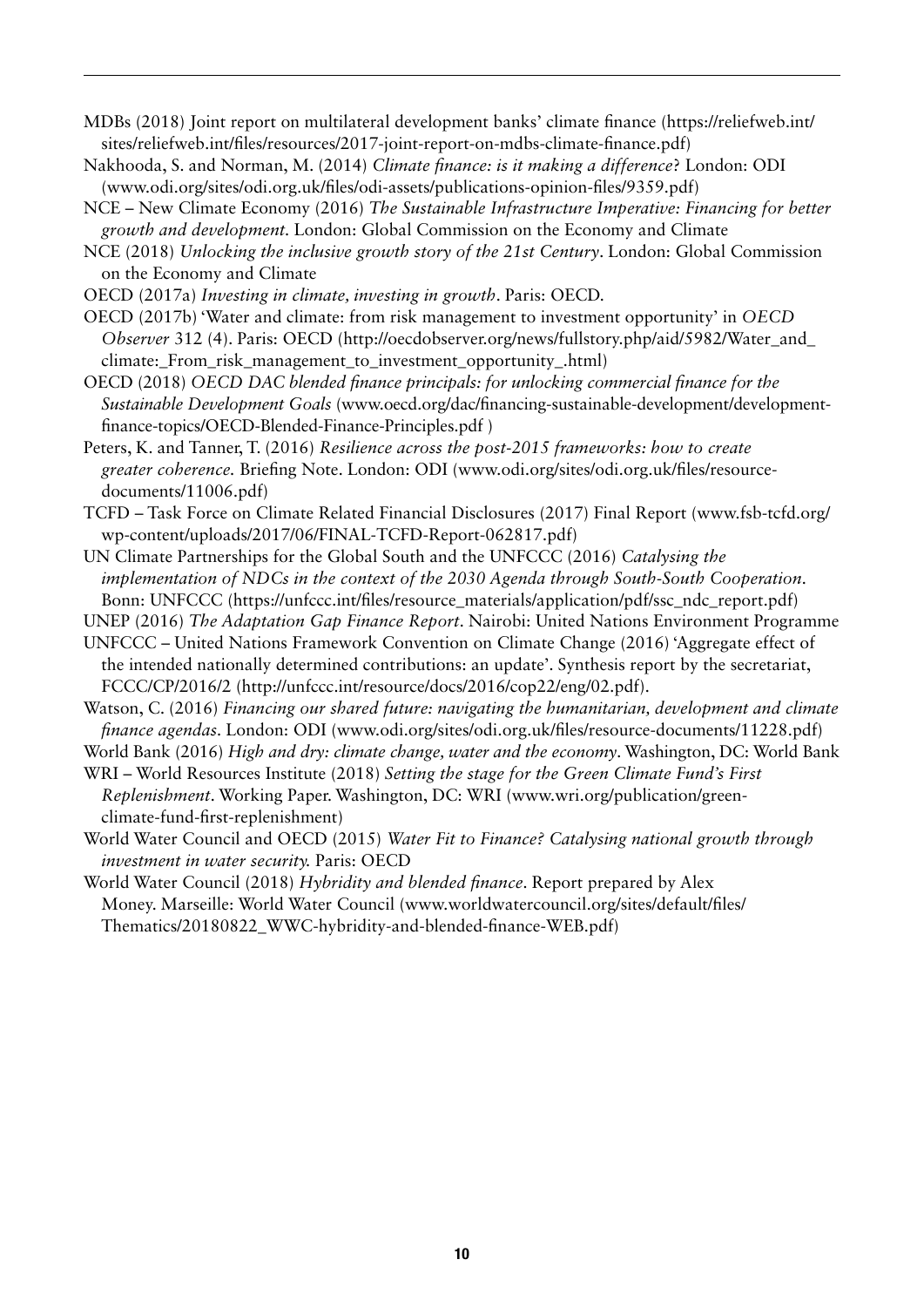## Acknowledgements

The author would like to thank Eva Ludi and Nathaniel Mason for their helpful comments and suggestions. In addition, Joanna Fottrell provided invaluable editorial support.